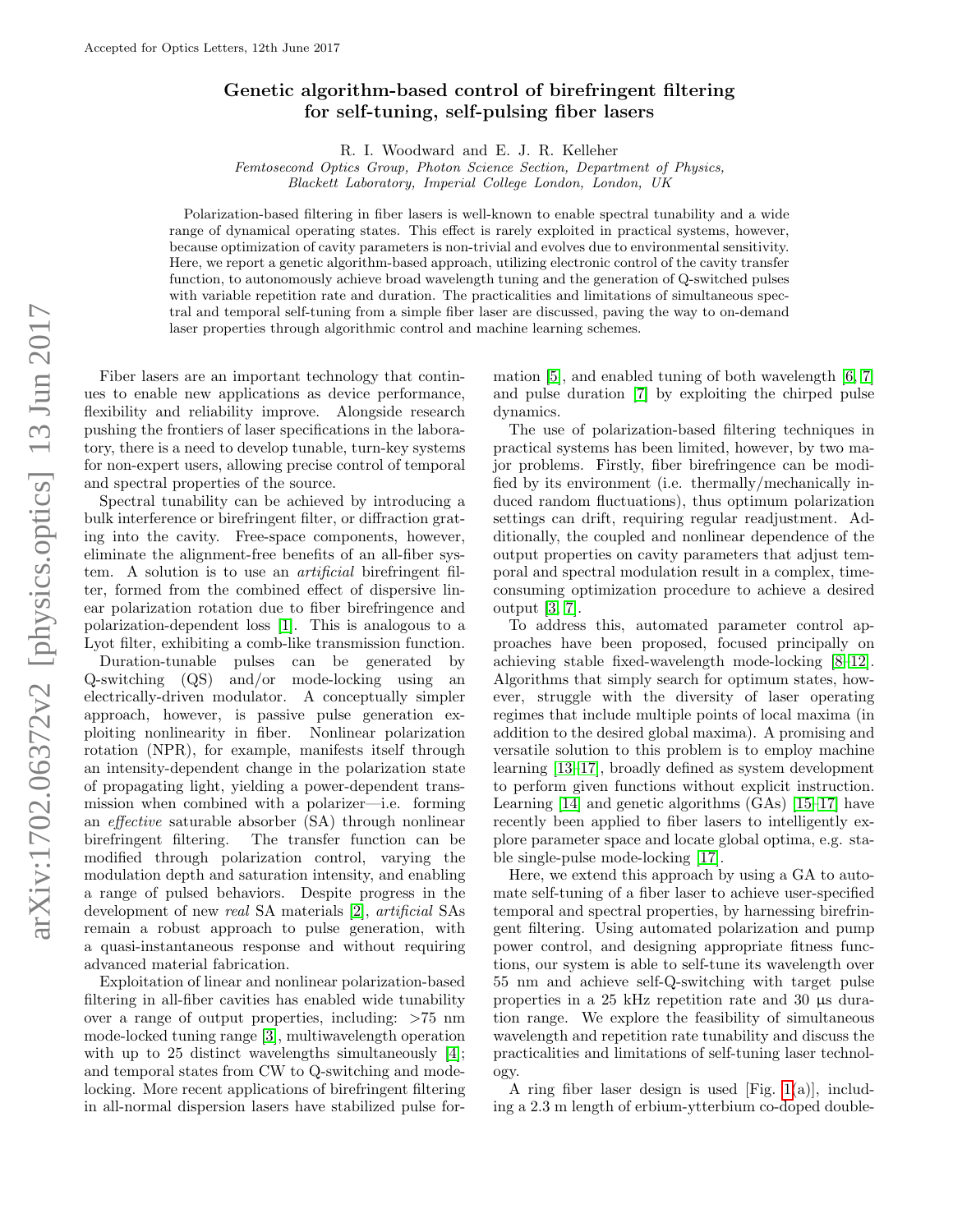

<span id="page-1-0"></span>**Fig. 1.** Self-tuning laser cavity: (a) schematic; (b) simplified FIG. 1. Self-tuning laser cavity: (a) schematic; (b) simplified illustration of phase delays arising from fiber birefringence. illustration of phase delays arising from fiber birefringence.

clad fiber, pumped at 965 nm, an electronic polarization controller (PC) consisting of four stepper-motor-driven quarter waveplates (QWPs) formed of fiber loops with stress-induced birefringence, and an in-line fiber polarizer. The polarizer's fiber pigtails and subsequent  $10\%$ output coupler are constructed from high-birefringence (i.e. polarization-maintaining, PM) fiber, ensuring a fixed output polarization from the laser. All other fiber is low-birefringence (non-PM) Corning SMF28. Finally, a polarization-independent in-line isolator is used, result- $\frac{1}{2}$  in a total cavity length of 21 m.

 $p_{\text{max}}$  and  $p_{\text{max}}$  follow-birefringence  $p_{\text{max}}$  is low-birefringence birefringence birefringence bir fringence bir fringence bir fringence bir fringence bir fringence bir fringence bir fringence bir fringence bir f To explain the operation of the artificial birefringent filter, we use a simplified analysis [Fig. [1\(](#page-1-0)b)] considerblocks light (with  $>26$  dB extinction) polarized in the direction aligned with the fast-axis of its PM fiber pigtransmitted with the hast axis of the 1 M floor pig tails. Light in PM fiber after the polarizer remains linearly polarized in the fiber's slow axis. Non-PM cavity fiber has an intrinsic birefringence orders of magnitude lower than PM fiber, although stresses from twisting and spooling non-PM fiber can significantly increase this. The orthogonal polarization mode axes of the PM fibers form arbitrary angles  $\theta_1$  and  $\theta_2$  to the principal angles *θ*<sup>1</sup> and *θ*<sup>2</sup> to the principal polarization axes of the non-PM polarization axes of the non-PM fibers. Light launched  $\frac{1}{\sqrt{2}}$  and  $\frac{1}{\sqrt{2}}$  and  $\frac{1}{\sqrt{2}}$  but  $\frac{1}{\sqrt{2}}$  but  $\frac{1}{\sqrt{2}}$  but  $\frac{1}{\sqrt{2}}$  but  $\frac{1}{\sqrt{2}}$  but  $\frac{1}{\sqrt{2}}$  but  $\frac{1}{\sqrt{2}}$  but  $\frac{1}{\sqrt{2}}$  but  $\frac{1}{\sqrt{2}}$  but  $\frac{1}{\sqrt{2}}$  but  $\frac{1}{\sqrt{2}}$  but into non-PM fiber can excite both supported polarization modes, which couple and transfer power on propagation. This causes a rotation of the polarization state through both a linear  $(\Delta \phi_L = 2\pi L \Delta n/\lambda)$  and nonlinear  $(\Delta \phi_{NL} = (2/3) \gamma L P \cos 2\theta_1)$  phase shift between the two polarization components [\[18\]](#page-4-13); where the fiber has length L, birefringence  $\Delta n$ , nonlinearity parameter  $\gamma$ , and the instantaneous optical power is P. An adthe modulational phase shift term  $\Delta \phi_{PC}$ , variable by the user,  $\Delta \varphi_{PC}$ , variable by the user, arises from the PC, which permits complete traversal of the Poincar sphere through the adjustable angles of four QWPs. Light launched into the ∼0.2 m PM input fiber *pigtail* of the polarizer is not necessarily aligned to one of the principal axes, hence birefringence here also reing the power transmission  $T$  of the polarizer, which sults in a phase delay, which for simplicity is assumed to be included in  $\Delta \phi_L$  and  $\Delta \phi_{NL}$  terms. After a cav-

ity round-trip, any light that is rotated to align with the mission function [\[18\]](#page-4-13): polarizer's fast axis is attenuated, giving the power trans-

$$
T = \cos^2 \theta_1 \cos^2 \theta_2 + \sin^2 \theta_1 \sin^2 \theta_2
$$
  
+  $\frac{1}{2} \sin 2\theta_1 \sin 2\theta_2 \cos(\Delta \phi_L + \Delta \phi_{NL} + \Delta \phi_{PC}).$  (1)

 $\overline{m}$  spectral filtering is interval filtering intervals in the spectral filtering is intervals in the spectral filtering intervals in the spectral filtering intervals in the spectral filtering intervals in the spectra The final cosine term indicates that the birefringent filter transmission is periodic with wavelength due to  $\Delta \phi_L$ . Spectral filtering is also introduced by weak wavelengthdependence of both  $\gamma$  and  $\Delta n$ . Importantly, the transmitted wavelengths can be tuned by adjusting the PC (i.e.  $\Delta \phi_{PC}$ ). In combination with the dynamic gain profile of the erbium fiber amplifier  $[3]$ , the birefringent filter defines the laser wavelength. To achieve pulsation, the  $\frac{1}{1}$   $\frac{1}{1}$   $\frac{1}{2}$   $\frac{1}{2}$   $\frac{1}{2}$   $\frac{1}{2}$   $\frac{1}{2}$   $\frac{1}{2}$   $\frac{1}{2}$   $\frac{1}{2}$   $\frac{1}{2}$   $\frac{1}{2}$ phase bias  $\Delta \phi_{PC}$  is set such that the linear transmission (i.e. for CW light) is low, while the filter permits a higher transmission for light of greater intensity, controlled by  $\Delta \phi_{NL}$ . The modulation depth, non-saturable loss and saturation intensity of this artificial SA can thus be adjusted by the phase bias.

The identification of system parameters (here, the 4 PC waveplate angles and pump power) to achieve ondemand output properties is a non-trivial optimization.  $\Gamma$  are each trial of  $\Gamma$  fitness function. According to a fitter and scored according to a fitter and  $\Gamma$  fitter and  $\Gamma$  fitter and  $\Gamma$  fitter and  $\Gamma$  fitter and  $\Gamma$  fitter and  $\Gamma$  fitter and  $\Gamma$  fitter and  $\Gamma$ Fortunately, GAs are ideally suited to this task. Briefly, GAs efficiently perform global multivariate optimization using principles from evolutionary biology to find parameters that maximize a quality score, as explained in detail for this context in Ref.  $[17]$ . The process starts with a population of random parameter sets, which are each triided and scored according to a fitness function. A new generation of parameter sets is then generated by 'breed-We first demonstrate wavelength tuning, including the second tuning of the second tuning, in the second tuning ing' from the previous generation, where 'parent selecfitness *F*<sub>*l*</sub>  $\alpha$  is used to the parameters with a tation' is applied by randomly varying parameters with a tion' is probabilistic, related to the parent's score. 'Mu- $F_{\text{total}}$  is applied by randomly varying parameters with small probability, to prevent the algorithm converging to local optima. The new generation is then tested and the procedure repeats, identifying and maintaining the best parameters, while rejecting low-scoring sets.

We first demonstrate wavelength tuning, initially neglecting the temporal properties, to elucidate the GA generation The fitness function  $\overline{F} = 1 - |\lambda - \lambda_0|$  is us evolution. The fitness function,  $F_{\lambda} = 1 - \frac{|\lambda - \lambda_0|}{0.5\Delta\lambda}$ , is used to score the spectrum  $(F_{\lambda} = 1 \text{ is optimal})$  measured on an optical spectrum analyzer (OSA), where  $\lambda$  is the central wavelength (found using a peak detection routine on the recorded data; if no peak found, i.e. no lasing,  $F_{\lambda} = 0$ ,  $\lambda_0$  is the target wavelength, and  $\Delta \lambda = 70$  nm is the estimated gain bandwidth.

The GA optimization procedure for a target wavelength of  $1550.0$  nm is visualized in Fig. [2:](#page-2-0) (a) shows the  $\frac{1}{2}$  (a)  $\frac{1}{2}$  (b)  $\frac{1}{2}$  (b)  $\frac{1}{2}$  (b)  $\frac{1}{2}$  (b)  $\frac{1}{2}$  (c)  $\frac{1}{2}$  (b)  $\frac{1}{2}$  (c)  $\frac{1}{2}$  (c)  $\frac{1}{2}$  (c)  $\frac{1}{2}$  (c)  $\frac{1}{2}$  (c)  $\frac{1}{2}$  (c)  $\frac{1}{2}$  (c)  $\frac{1}{2}$  (c)  $\frac{1}{2}$  ( 1st, 3rd and 15th generation results—the initial population of randomized parameters yields a random selection of laser wavelengths; subsequent generations are formed from crossover of the 'best' parameters from the earlier generation, including a random mutation probability, resulting in the breeding out of 'bad' parameters that yield laser wavelengths far from the target, and introducing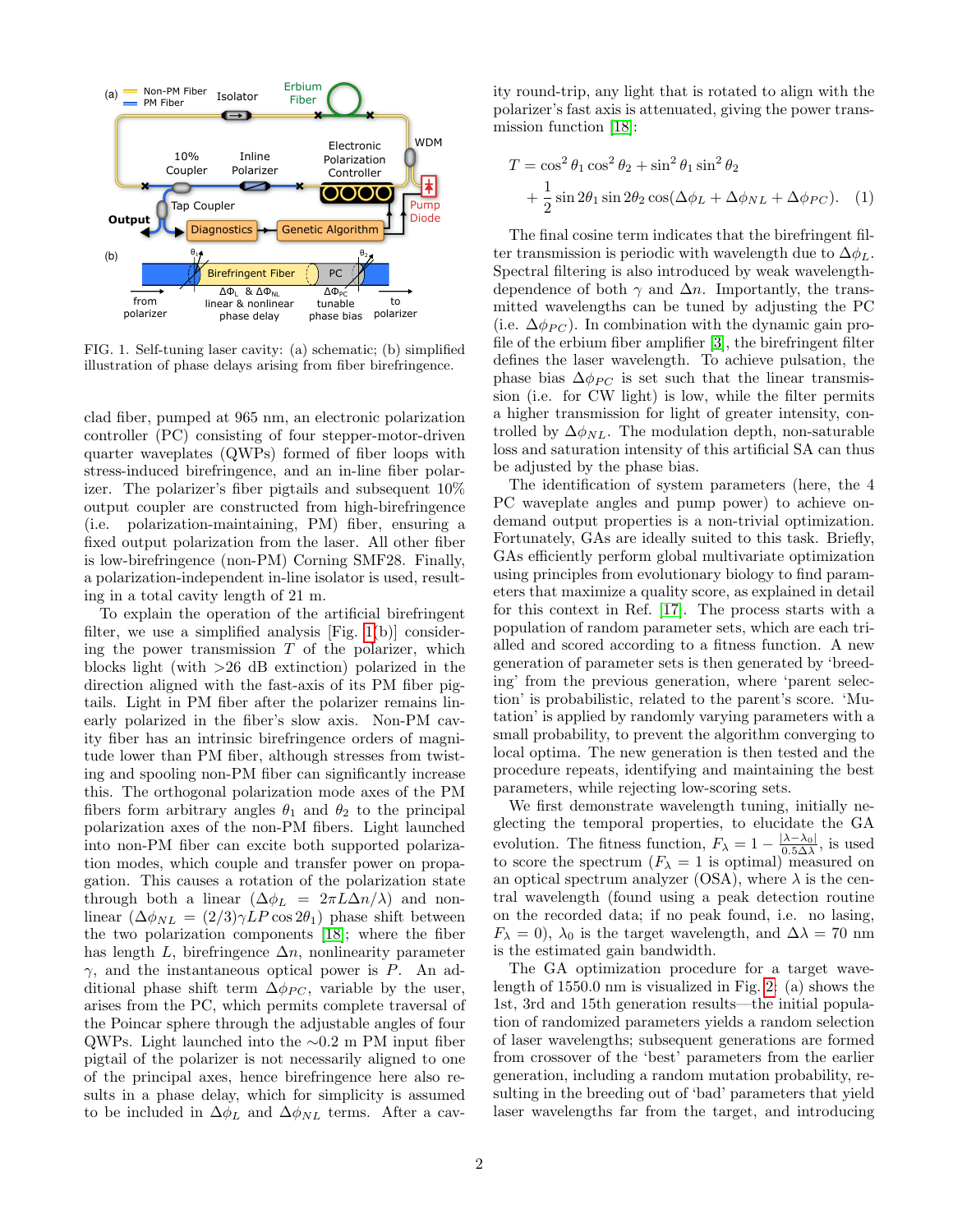

<span id="page-2-0"></span>**Fig. 2.** GA-based wavelength self-tuning: (a) visualization FIG. 2. GA-based wavelength self-tuning: (a) visualization **Fig. 2.** GA-based wavelength self-tuning: (a) visualization of spectra for each parameter set in generations 1, 3 and 15 of spectra for each parameter set in generations 1, 3 and 15 of spectra for each parameter set in generations 1, 3 and 15 (b) fitness evolution showing convergence towards optimum (b) fitness evolution showing convergence towards optimum (b) fitness evolution showing convergence towards optimum (inset: self-tuned spectra showing tuning range). (inset: self-tuned spectra showing tuning range). (inset: self-tuned spectra showing tuning range).

insertion losses in fixed fiber components (e.g. isolator/WDMs),  $\mathbf{r} = \mathbf{r} \cdot \mathbf{r} \cdot \mathbf{r}$ , is later, where  $\mathbf{r} = \mathbf{r} \cdot \mathbf{r} \cdot \mathbf{r}$ , where  $\mathbf{r} = \mathbf{r} \cdot \mathbf{r} \cdot \mathbf{r}$ , where  $\mathbf{r} = \mathbf{r} \cdot \mathbf{r} \cdot \mathbf{r$ new parameters with laser wavelengths closer to the target. After several generations, the algorithm converges to locate the optimum PC and pump power settings that yield the desired laser wavelength [with the evolution of the best and average generation score shown in Fig. [2\(](#page-2-0)b)]. We executed the algorithm with a range of target wavelengths: the tuning limits were found to be 1542.2 to linearly direction during breeding as the selection of the average score approaches 1600.4 nm. Within this range, autonomous self-tuning food: I him. Whilm this range, aatonomode self taling<br>of the birefringent filter was always successful, achievof the bitchingent liner was always successitut, achieving on-demand wavelength selection within 0.1 nm of the selection assigns the selection probability based on a parameter of  $\mathbb{R}^n$  . Also parameter  $\mathbb{R}^n$ target [Fig. [2\(](#page-2-0)b) inset]. The factor limiting this range is believed to be insertion losses in fixed fiber components (e.g. isolator/WDMs), which are specified for operation around 1560 nm.  $\mu$  where  $\alpha$  is  $\alpha$  is  $\alpha$  is  $\alpha$  is  $\alpha$  is  $\alpha$  is  $\alpha$  is  $\alpha$  is  $\alpha$  is  $\alpha$  is  $\alpha$  is  $\alpha$  is  $\alpha$  is  $\alpha$  is  $\alpha$  is  $\alpha$  is  $\alpha$  is  $\alpha$  is  $\alpha$  is  $\alpha$  is  $\alpha$  is  $\alpha$  is  $\alpha$  is  $\alpha$  is  $\alpha$  is  $\alpha$  is  $\$ 

The choice of GA parameters (generation size, crossover rate etc.  $[19]$ ) defines the accuracy and convergence rate of the system—i.e. time taken to locate the desired state. Empirically, we achieved good performance using a generation size of 20, crossover rate of 90%, and mutation rate of 20% (which is linearly damped as the parameters, we measure a two-dimensional slice of the five-average score approaches 1). For parent selection during versity of possible output states and the dependence on input  $\frac{d}{dx}$  between the parameter space of  $\frac{d}{dx}$ breeding, we use a 'rank selection' algorithm, in contrast to our previous GA work to find mode-locking [\[17\]](#page-4-10) using 'roulette wheel selection'. Roulette wheel selection assigns the selection probability based on a parameter set's score, favourable for identifying small mode-locked states within a wide parameter space of non-lasing, CW states whilm a wide parameter space of non lasting, OW<br>and QS regimes exhibiting high performance contrast. Rank selection, however, chooses parameters based on their position in the fitness-sorted list of all parameter sets. This enhances the contrast between similarly scoring parameter sets, and is thus better suited for impleergy parameter sets, and is thus better sured for imprementing on-demand tunability over a continuous range.

We now consider temporal properties. To highlight the unit of the cavity is accumulated; the cavity is accumulated; the cavity is accumulated; the cavity is accumulated; the cavity is accumulated; the cavity is accumulate diversity of possible output states and the dependence on input parameters, we measure a two-dimensional slice of the five-dimensional parameter space: three QWPs are fixed, while the pump power is swept from 0 to 0.9 W and one QWP (hereafter, called QWP1) is swept through 180 $\degree$  [Fig. [3\(](#page-2-1)a)-(c)]. At each point, the wavelength is



<span id="page-2-1"></span>FIG. 3. Maps of laser characteristics with respect to QWP1 angle (x-axis: 0 to  $\pi$  rad) and pump power (y-axis: 0 to  $(0.9 \text{ W})$ : (a) wavelength; (b) Q-switched repetition rate; (c) pulse duration; (d) score with targets: 1550 nm & 15 kHz.

measured, and when pulsing, the pulse duration and repetition rate are measured using a photodetector and oscilloscope. The laser threshold is ∼0.2 W. For many QWP1 over ≈15 kHz in Fig. 3(a) when Fig. 3(a) when Fig. 3(a) when Fig. 3(a) when Fig. 3(a) when Fig. 3(a) when Fig. 3(a) when Fig. 3(a) when Fig. 3(a) when Fig. 3(a) when Fig. 3(a) when Fig. 3(a) when Fig. 3(a) when Fig. 3(a) pulse properties determined by the pump power and poachieve properties accommod sy the pump power and po  $\alpha$  and  $\alpha$  is called wavelength, pulse wavelength, pulse wavelength, pulse wavelength, pulse wavelength, pulse  $\alpha$ ad operation with next waveplaces results in a line crease in repetition rate [Fig. [3\(](#page-2-1)b)] and decrease in pulse duration [Fig.  $3(c)$ ]. This is expected as a QS pulse is emitted once sufficient stored energy in the cavity is accumulated; thus, higher pump power enables increased repetition rates and shorter pulses. Pulse properties are also affected by the QWP angle as this adjusts  $\Delta \phi_{PC}$  in the birefringent filter, which varies the intensity-dependentloss function. To target autonomous control of a QS output with on-demand repetition rate (excluding wavelength tuning), we redefine the GA fitness function as the state of the state of the state of the state of the state of the state of the state of the state of the state of the state of the state of the state of the state of the state of the state of the state of the state of t  $F_f = 1 - \frac{|f - f_0|}{f_0}$ , with measured repetition frequency f and target  $f_0^{J_0}$  achieving self-tuning, self-pulsation over a 25 kHz repetition rate range. larization phase bias. Increasing the pump power during.  $\alpha$  $\text{QS}$  operation with fixed waveplates results in a linear inand target  $f_0$ , achieving self-tuning, self-pulsation over a<br>a<sup>25</sup> MI<sub>2</sub> accordition rate repres  $\frac{-f_{0}|}{f_{0}}$ , with measured repetition frequency f

Fig. [3](#page-2-1) highlights that various combinations of laser rig. 3 inginights that various combinations of laser<br>properties can be accessed—e.g. a contour of constant repetition rate  $\sim$ 15 kHz in Fig. [3\(](#page-2-1)b) corresponds to a region in Fig. [3\(](#page-2-1)a) where the wavelength varies over  $\sim$ 10 nm. This shows that by adjusting just the power  $\frac{1}{2}$   $\frac{1}{2}$   $\frac{1}{2}$   $\frac{1}{2}$   $\frac{1}{2}$   $\frac{1}{2}$   $\frac{1}{2}$   $\frac{1}{2}$   $\frac{1}{2}$   $\frac{1}{2}$   $\frac{1}{2}$   $\frac{1}{2}$   $\frac{1}{2}$   $\frac{1}{2}$   $\frac{1}{2}$   $\frac{1}{2}$   $\frac{1}{2}$   $\frac{1}{2}$   $\frac{1}{2}$   $\frac{1}{2}$   $\frac{1}{2}$   $\frac{1}{2}$  and QWP1, a 15 kHz pulse train could be achieved at any target wavelength in this range. The tuning range here, however, by varying only two parameters is limited compared to the full performance range that can be achieved through varying all five parameters [e.g. 30 nm wavelength range in Fig.  $3(a)$  compared to 58 nm range in Fig. [2\]](#page-2-0). An important question, therefore, is can we arbitrarily select wavelength, pulse duration and repetition rate within the full tuning range? properties can be accessed—e.g. a contour of constant

We explore the potential for this self-tunability using extinction ratio, corresponding to  $\mathbf{r}$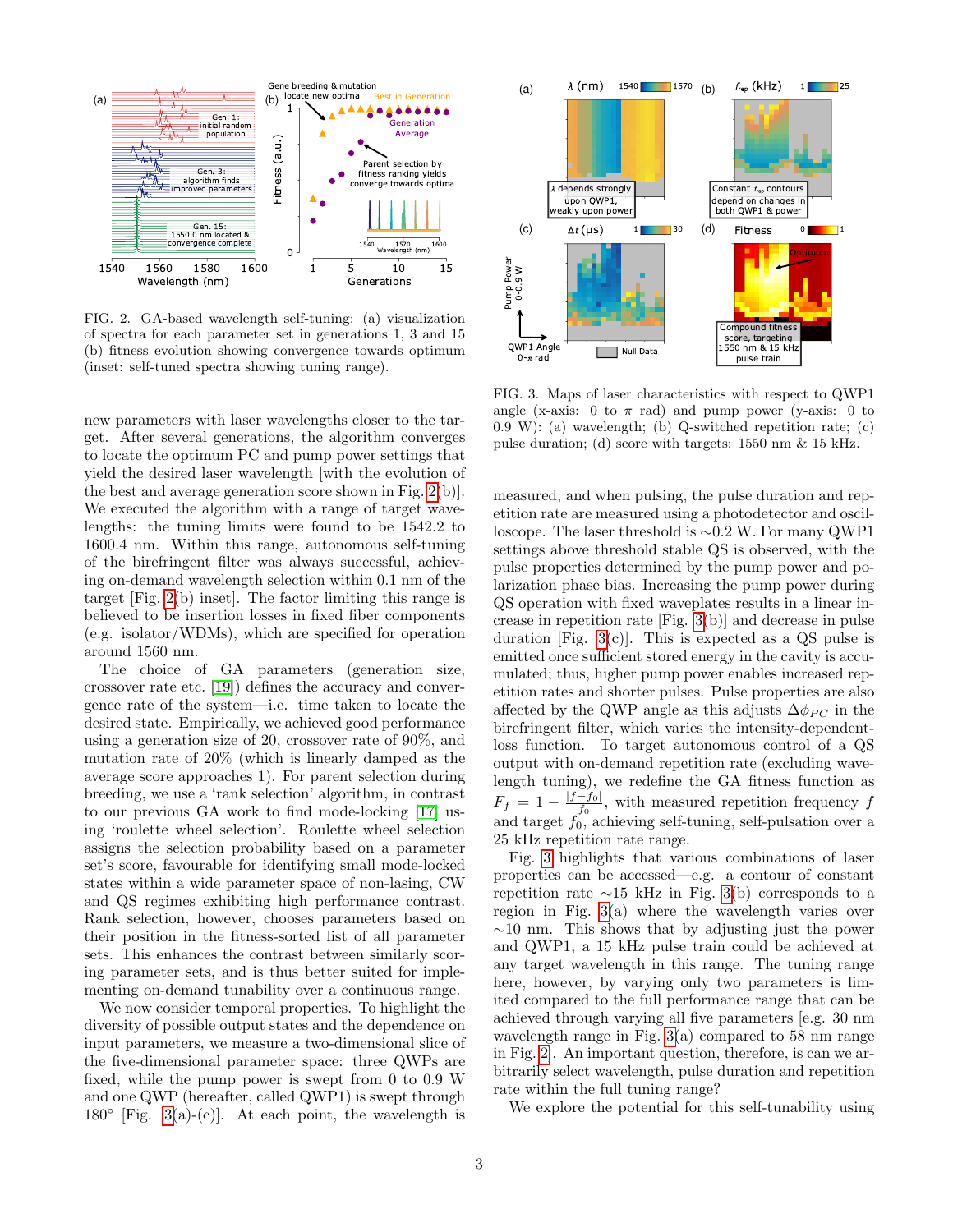a GA with a compound fitness function that assigns a score according to both the wavelength and pulse repetition rate:  $F_{\text{total}} = 0.5F_{\lambda} + 0.5F_{f}$ . The effect of this function in identifying a target operating regime (arbitrarily chosen to be  $\lambda_0 = 1550$  nm wavelength,  $f_0 = 15$  kHz repetition rate) is illustrated by applying it to the reduced 2D parameter space (of pump power and QWP1), resulting in the fitness map Fig.  $3(d)$ , highlighting the optimum operation region for these properties.

Self-tuning (from randomized initial conditions, including all five parameters) towards the target  $\lambda_0$  = 1550 nm and  $f_0 = 15$  kHz is demonstrated by running the compound fitness-function-based GA. Within the first generation, a range of non-lasing, CW and QS states (with widely varying repetition rates) are observed, as expected from the broad parameter space (Fig. [3\)](#page-2-1), giving a low average score. The algorithm maintains the 'good' parameters and breeds/mutates them to identify improved performance—shown by the increase in the 'Best in Generation', which leads to convergence to optimal performance over numerous generations [Figs.  $4(a)-(b)$ ]. The routine is re-executed, each time following a different evolution due to the probabilistic process and randomized initial conditions, but demonstrating reliability by always converging on the generation of a 1550 nm wavelength, 15 kHz pulse train—as characterized in Figs. [4\(](#page-3-0)c)- (e). The pulses exhibit a 5.9 µs duration and the electrical spectrum shows a high peak-to-background contrast of 40 dB at the fundamental repetition frequency of the pulse train, indicating good stability. The 4.7 mW output is linearly polarized with a 19 dB extinction ratio, corresponding to 0.31 µJ pulse energy. We also note that when the laser is intentionally disturbed, causing the performance to change randomly, the GA quickly relocates new optimum parameters to restore the desired output properties (similar to Ref. [\[17\]](#page-4-10)).

To explore the limits of this approach, we repeated the optimization process targeting 15 kHz pulse train generation over a range of wavelengths. The optimal converged fitness values as a function of target wavelength are shown in Fig. [4\(](#page-3-0)f). Unity fitness is not achieved across the full range, highlighting that the target properties were not found in all cases. Consistently, high performing regimes are observed between 1550 and 1570 nm, with achieved optimal scores exceeding 0.96. Outside of this region, however, the maximum score, despite numerous iterations of the self-tuning process, is lower indicating the target laser wavelength and repetition rate could not be mutually satisfied; instead, the algorithm found a compromise: e.g. for the 15 kHz at 1590 nm target, the optimum output that could be found was an 11 kHz pulse train at 1585 nm. This limitation is related to the finite laser gain profile and intrinsic coupling of the spectral and temporal tuning through the birefringent filtering.

Greater degrees of freedom may enable broader simultaneous tuning of pulse properties and wavelength, beyond these current limits. Inclusion of a second po-



<span id="page-3-0"></span>FIG. 4. Self-tuning characteristics, with targets  $\lambda_0$  = 1550.0 nm and  $f_0 = 15$  kHz: evolution of (a) 'best' and (b) 'average' fitness; performance with the self-optimized param-'average' fitness; performance with the self-optimized parameters, (c) optical spectrum, (d) pulse, (e) RF spectrum; (f) optimum achieved fitness with 15 kHz target repetition rate and variable target  $\lambda$ .

larization controller, for example, after the output coupler would allow control over the polarization state of light launched into the non-PM fiber [\[15\]](#page-4-12). Additionally,  $>75$  nm of spectral tunability was demonstrated by in- $\frac{1}{1}$  kHz process targeting the process targeting train generation over the  $\frac{1}{1}$ troducing a variable attenuator into a laser cavity allowing adjustment of the threshold and thus the population inversion, modifying the spectral gain shape [\[3\]](#page-4-2)—this could also be included as a GA control variable to extend the tuning range. The automated tunability in wavelength and repetition rate suggest that applications such as laser spectroscopy and photoacoustic imaging could be explored to exploit such a Q-switched fiber laser [\[20\]](#page-4-15).

Finally, we critically discuss the potential of intelliexample, the accuracy material compromise the  $\frac{1}{2}$  for the developat 1590 nm target that the optimum output the optimum of the optimum of the optimum of the found was found was ment of self-tuning fiber lasers. For optimization of a single characteristic, the proposed solution performs well:  $>55$  nm tunability was demonstrated, without user intervention or active monitoring of the environment (e.g. temperature compensation). This could enable reliable automated wavelength tuning of lasers, including pulsed sources (mode-locked or Q-switched) using real SAs. For multi-characteristic tuning, however, the intrinsic coupling of temporal and spectral properties and finite spectral gain present limitations to the achievable tuning ranges: when demanding a 15 kHz repetition rate, our tuning range was limited to  $~20$  nm. Introducing ad- $\frac{1}{2}$  the population inversion in the spectral gain shape  $\frac{1}{2}$ . ditional degrees of freedom and electronically controlled components is thus an interesting topic for future work. Compared to alternative approaches, such as in-line active modulators, automated passive filtering to achieve tuning of laser output characteristics represents a novel